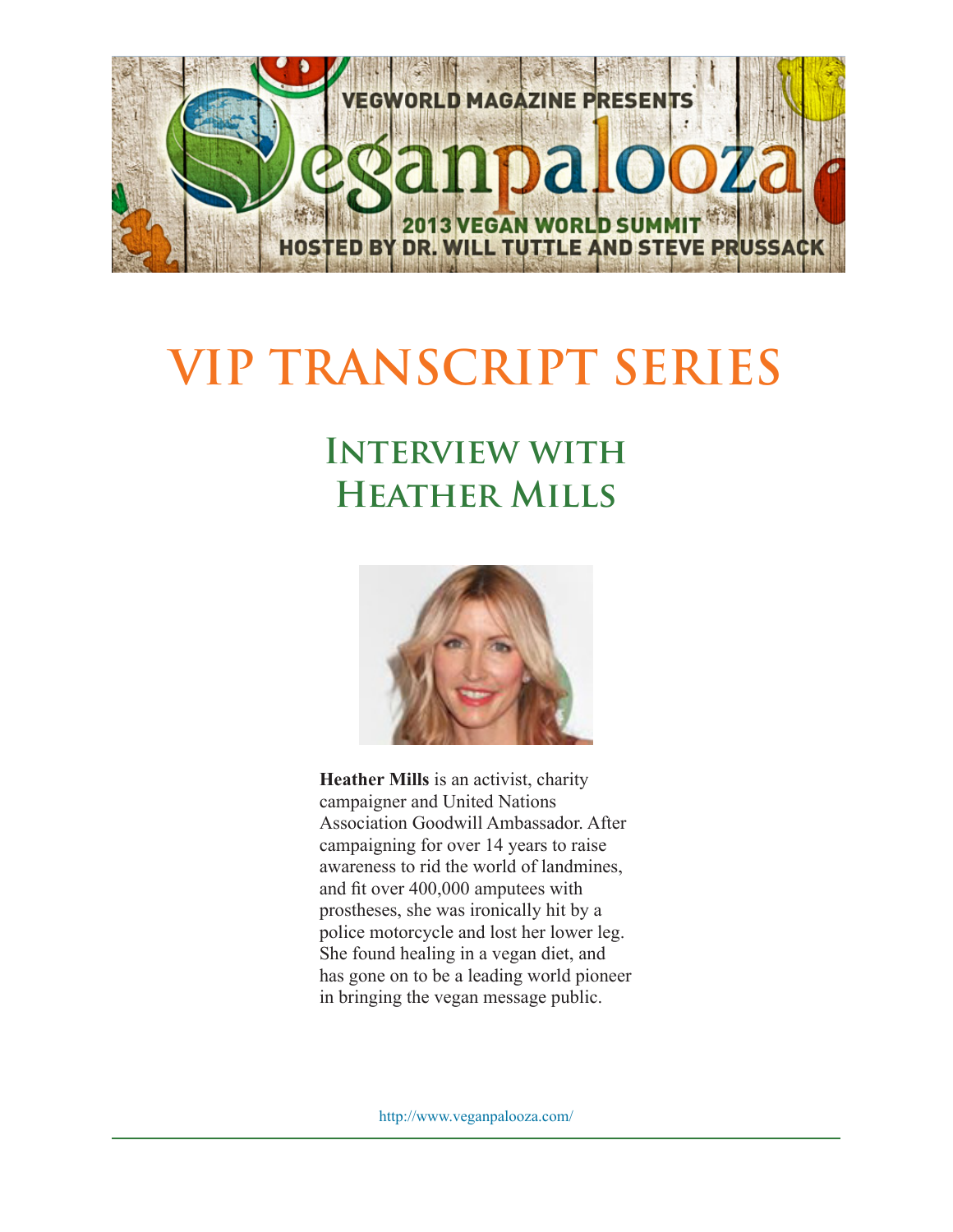## **Overcoming ANY Obstacle to Share the Message**

DR. WILL TUTTLE: Welcome, everyone, to Veganpalooza 2013. We are honored and delighted to have with us for this session Heather Mills, who's a noted activist, charity campaigner, and United Nations Association Goodwill Ambassador. I think everyone knows she campaigned for many years, over 14 years, to raise funds and awareness to rid the world of landmines, helping to clear over 20 million square meters of mine-filled lands and fit over 400,000 amputees with prostheses. After working in the war, her efforts in this field took an ironic significance when in August of 1993 she was involved in a road accident with a police motorcycle, suffering the loss of her left leg below the knee. She is now a committed patron and activist for the vegan cause. She's worked with Viva! and other organizations, and she's recently been investing a lot of time and money in developing plant-based alternatives to meat and dairy products through her restaurant concept VBites and her multi-award-winning food company Redwood Whole Foods. So there's a lot more we talk about with Heather Mills, but we're just really, as I said, so glad that she can be joining us from Austria on this interview. So Heather, welcome to Veganpalooza 2013.

HEATHER MILLS: Thank you for having me.

DR. TUTTLE: I'm really so glad that we can hear from you about your experience and your wisdom in relationship to veganism. Would you like to tell everyone in the beginning here what it was that really brought you to veganism and how you came to this?

HEATHER: Back in 1990, I went on holiday to what was then Yugoslavia. I actually went on holiday with my husband's at the time ex-wife and kids, which you do, and decided after our holiday, and losing quite a few children, that I would change my life and go and live there. Then the war started. I worked on the front line for a number of years in former Yugoslavia. Then I was coming back to advise the defense secretary on the situation, and crazily, not a scratch, not a landmine touched me while I was on the frontline, but I crossed the street in London, Kensington. It seems that a building had apparently given a false alarm, and the diplomatic police came. One of them was speeding as I stepped out in front of a bus, and took my leg off, crushed my pelvis, punctured my lungs, ripped my head open. While I was in hospital, my leg wouldn't heal, so they kept chopping the leg off more and more. My girlfriend came in, said, "Look, you've got to get out of this hospital. You've been in here for months and months, and your wound is never going to heal. You've got to go vegan." And I was like, vegan? Are you crazy? What the heck is vegan? Vegan, schmegan. She said, "Come with me." So she flew me off to a place in America called Hippocrates. This was in 1994.

DR. TUTTLE: Oh, in Florida. Right.

HEATHER: Yeah, in Florida in 1994. Literally within two weeks of wheat grass and poultices and everything that was possible, I was healed and managed to get my first prosthesis. I wanted to shout about it because it was just unbelievable. I could finally get a leg and walk. So I wrote a small book. I was very much in the public eye at that time, and everyone wanted to know how it was I healed. You couldn't heal in three months in England, how did you heal in two weeks over there? So I wrote the book about it, and everything that I'd learned from Dr. Brian at the time, and that book was then circulated. The money from that started up the first prosthetics collections center because I still had that connection with former Yugoslavia.

Then I was vegan raw for a couple of years before I went to vegan normal. What I started to think about was how are we going to get people to go from full-on steak to eating a plant-based, more healthier foods.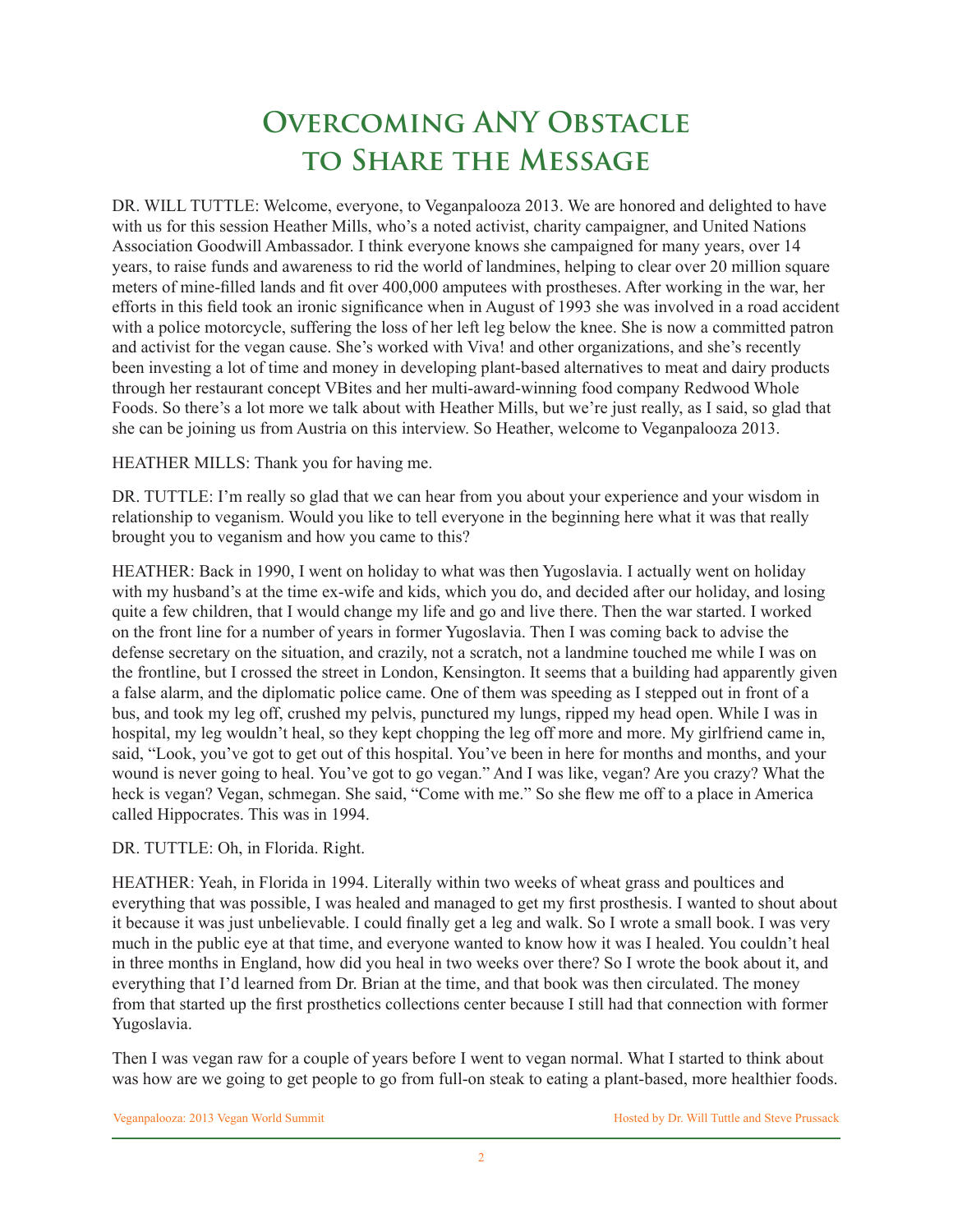Because unless you're sick or ill or have a big shock experience with animals or something that it moves you, with the environment, there's always something, unless that happens, 99% of the time you're never going to convert from a steak-eating, lobster-eating person to just full straight salads. You have to do the transitional foods. What I've found really interesting over the years – my company VBites is now the biggest vegan food company in the world – but everybody, especially hardcore vegans, which is what I was, was very much against making anything that tastes anything like an animal. But I told them I'm not interested in you vegans. You're already converted. I don't have any interest in feeding you. You know what to eat. You know where to get your protein. You know what's best for you. I'm interested in helping the people that need some education and guidance and to make it a bit easier for them for the transitional food, because obviously once you eat the food, after time your whole taste buds change, your metabolism changes with the faux meats, eventually your taste buds change and you want more vegetables. You want more broccoli and spinach and whole foods, beans, and all the things, quinoa and things that are wonderful for you. But you have to help them get there.

So I started developing lots of fake meats because most of the stuff out there tasted like cardboard. So anyone that tried to convert their steak-eating husband, for example, found it really impossible. So I wanted to make it easier for them. So that's when I started developing lots of different fake meats. I presented them to some guys at McDonald's at the time and tried to get them to go down that route. This was a long time ago, and when we found out that they would only have a budget of 15 cents on a burger, because most of it was intensively farmed with hormones and antibiotics, we couldn't possibly match that making it in the pure way that we do. VBites food, which was Redwood, it was recently changed just to have continuity with all the cafes and restaurants, it's called VBites worldwide now just as of June. We're, in Britain, renowned for being the most ethical and best vegan food company. 80% of the profits from that from my side, not the other directors, goes to feeding kids around the world that don't have access to good food, teaching them, getting them to grow their own vegetables, really putting some education into the system. Then I worked a lot with the New York Coalition for Healthy School Food when it was just starting up so that they could start putting plant-based foods into schools. That's grown and grown, and they're doing amazing work there.

So it's just about whatever you can do to make it as simple as possible. My daughter, she's nine, she's been vegan her whole life. She's healthy and fit and crazy, so crazy, brilliantly-minded, that everyone jokes and says, "Can you just give her a McDonald's so she'll calm down?" She's got endless energy, and it's not a great joke, but I totally get it. So she's a great example to other families that get concerned about the sensational headlines of "Oh, a child died, a vegan child died." Well, because it wasn't vegan. It was a child drinking apple juice and chips. It was not a vegan in the sense of a healthy vegan. So it's just about dispelling the myths.

What I've found works perfectly is that if you give people an easy way over, and nonaggressive and nonjudgmental and noncritical, because when I converted to vegan, I was like born again. I was like, "Oh my god, what are you doing eating that, you shouldn't eat a cow, how can you do that?" This was 20 years. Then I learned over time that doesn't actually work. What really works is say very little and just feed them. And as soon as you feed them, they go, "You are joking that this is a vegan chicken, right?" And I say, "No, no, it is." Then slowly, slowly, we've changed thousands and thousands of people's viewpoints. That's what I've found works. I've tried every other way, and people can do it their way and it might work well for them, but what I've found is feed them great food. If you feed them great food, they don't feel like they're giving anything up. That's why I decided to manufacturer these foods, and we distribute to 27 countries, try and enable people to do that transitional period.

So to any high-end vegans, I call them, because they're so nutritionally aware, they know that a lot of the raw and a lot of the real plant-based foods is the best, just have a little patience with those trying to catch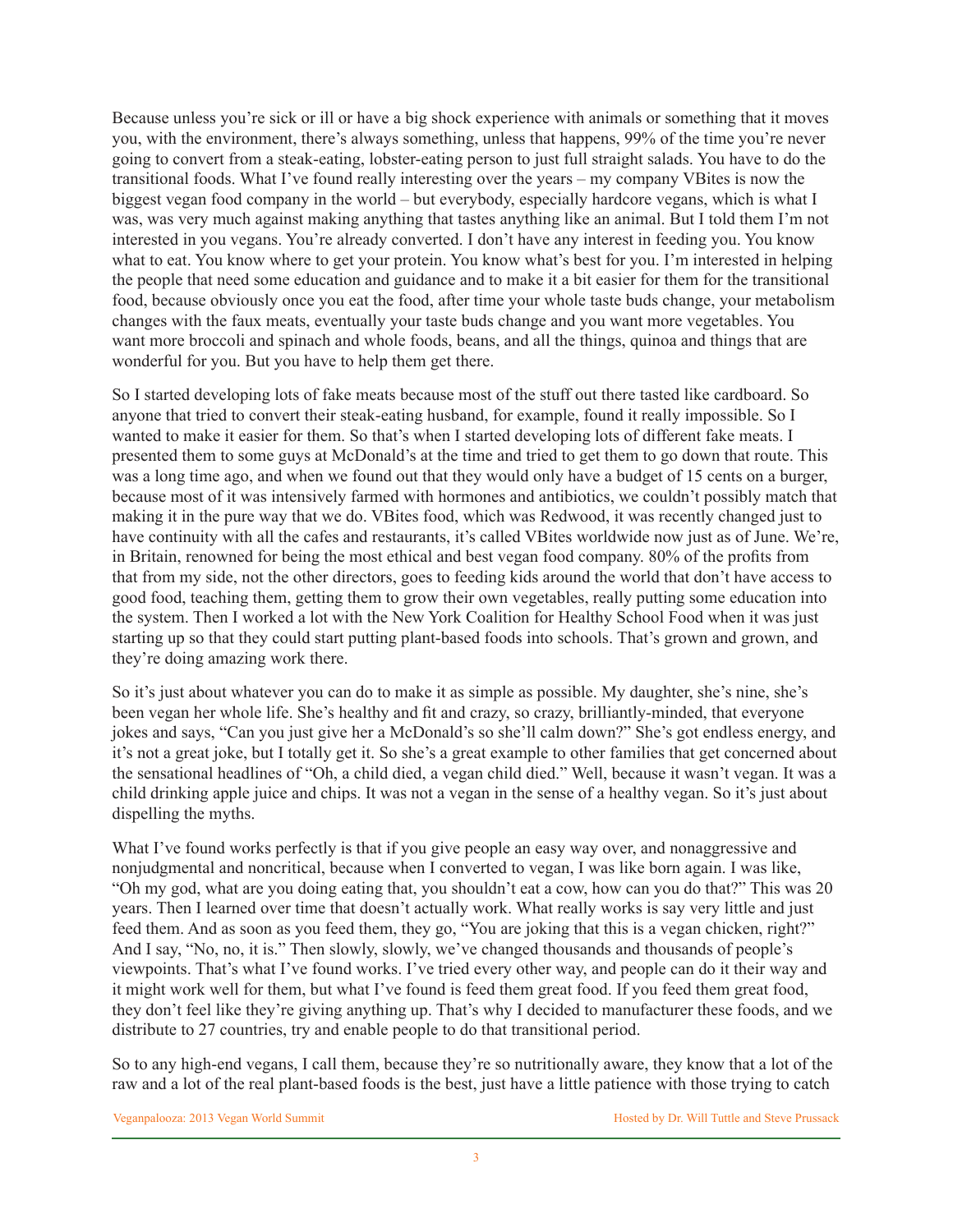up with you and give them a bit of guidance. I've found that some vegans, like in one of my restaurants in England, this group of vegans came in and my poor waitress came down crying her eyes out. I said, "What's wrong with you?" She said, "Those guys were really horrible to me." Because 80% of the people that come in my restaurant are carnivores. They're very polite and interested in trying things out. And then in come in this bunch of vegans, which is really a shame because it gives veganism a really bad message and why people don't always think it's cool to convert, and had my waitress in tears. And I said, "What's wrong?" She said, "When I gave her the food, she said, 'Don't breathe on my food with your carnivore breath.'" And I just couldn't believe it.

When I've done some speeches, you can get the extreme views of, "You shouldn't be making anything that tastes like meat." It's very short-sighted that anyone could think like that because you're not going to make major global change unless you get into the heart of the carnivore and you replace like for like, what they're eating. I guarantee of all the years of experience that I've had, they eventually move right off it and fill their plate with 90% of quinoa, spinach, broccoli, and everything else, and only 10% of the fake meat. And then eventually, they reduce it to once or twice a week. So just make sure if someone's heavy duty, unless they're sick, obviously, then it's best to go straight to the purest food, for me, the solution that works is always to replace like for like, and the body and the taste buds and everything will change and they'll follow through.

DR. TUTTLE: This is really interesting. I really think it's so fascinating that you had this experience at Hippocrates Health Institute. Last year in Veganpalooza 2012, we interviewed Dr. Brian Clement, who you mentioned briefly there, and whose program helped you so much. It's interesting that you found such tremendous feeling from the raw foods, vegan, lots of sprouting, I know there too. And did that it sounds like for a while, but then realized that the best way to reach the masses is to give them something that is very similar to what they are already eating, except there's no cruelty involved and it's much healthier. Now, there's one question I have. It seems like when you're talking about the terrific work you've been doing in helping to bring vegan meals to people, especially to low income people, like in New York, which is fantastic because of course unfortunately the subsidies from the government all go to the meat and dairy industry. So when we try to make plant-based meals, we don't have that advantage, and so they're more expensive. But you've been able to underwrite these costs yourself, which is wonderful. But I'm just wondering, besides making people healthier, to what degree are you personally motivated by the cruelty to animals involved in meat and dairy, or is it more health reasons? And also do you think it's important or helpful to bring that message to people as part of the message, or do you focus more on the convenience, the taste, and the health aspect?

HEATHER: In order, I discovered veganism purely for the health. Nothing about the animals. I didn't know the level. I know now. And nothing about the environment. I didn't know that. But everyone becomes a vegan for one of those reasons, generally: the health, the animals or the environment, or if they're more evolved, all three. So it all ends up becoming the same group, but how you get started is one of the three, generally. So mine was the health. Then once I knew I wasn't eating an animal, then my eyes opened. I'd drive across fields, and I'd say, "Whoa, those gorgeous little baby lambs. I don't eat that. I don't eat that cow. I don't eat." So that is all. And then I educated myself more and more, and then I started to, I had a history of documentary and filmmaking working at the BBC for a number of years when I was younger. And then I started to make some films, and then I would present the small films and build up to expose films, behind the scenes.

What I tend to do is not put my name with each thing because people get confused when you're juggling so many things. So I would be known as one thing, but actually I would do undercover reporting and investigating pig farms. So I would go in at one o'clock in the morning when there was a full moon and film the whole thing. You can see it on YouTube going into the pig farms. It was from a long time ago.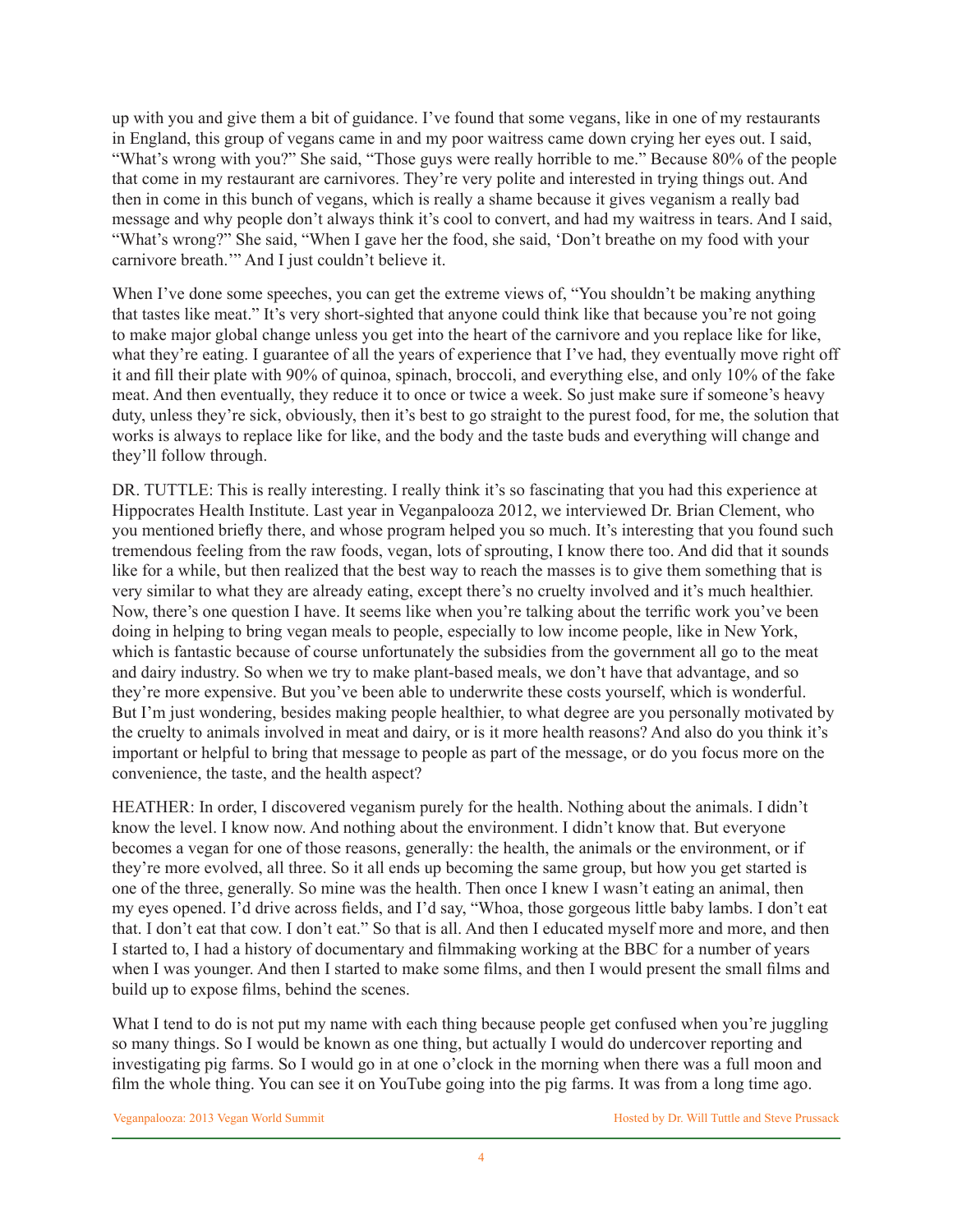But the reason I did that was I can't stand hypocritical companies. If you're going to be a company, at that time was Marks & Spencer, a big company in the U.K., and their whole PR was, "We are ethical, we use the finest products, we use..." Well, they didn't. They used intensively farmed pig pork. They were, so they set themselves up. So I'm a little bit different to some of the animal extreme rights charities. I go to the head of the company and I say, "Look, this is what's happening in your company. You might not be aware," because sometimes it just doesn't go on the right chain, and a big company like that, they're not checking, the MV's not checking every single thing. He's trusting his team to do it. I said, "So you might know. I'm informing you. This is the footage. I'm not going to make anything public. Just go ahead and pull your pork because it's not what you claim."

Unfortunately, they didn't listen, so I said, right. So with Viva! we got people to stand outside every Marks & Spencer shop in the U.K. with screens on and we showed video and their profits fell massively. Then they pulled it a week later and stated that they would pull it. And I said, why didn't you do that in the first place? The amount of pork that you sell would take about seven months to gain any profit compared to what you lost when people stopped going in your stores because they were horrified by the truth of the images, the hypocrisy of the company.

So I always try and do things behind the scenes. Then you get some sensible companies that I went to, and I said, "Are you aware that you're using fur and it's from raccoon dogs in China?" And they went, "What? You're kidding. We were told it was fake fur." And I'm like, "No, it's not." So I won't publicly state that company because they pulled it straightaway. They were sensible, and they were a big company. But they had not traced the chain of where it came from, and they had been duped. And that's what led us into the dog and cat fur. I was given a video many years ago by Dennis Erdman, who's one of the directors of "Sex and the City" in L.A. He came to one of my landmine charity galas, and he said, "Look, we've been trying to get this banned for years, but we think you do campaigns well. You have quite a single mind for solving problems." And he said, "Dogs and cats are being skinned alive," and I said, "You are absolutely joking." He showed me this video. It took me ten months because I had to work with this video and raise awareness in the European Parliament with our team.

Anyway, I created a show on CNN on Larry King, and then got Ryan Seacrest to host it, and got the Chinese had to admit to CNN, and I was the producer behind it, "Okay, it did go on." They denied it for years. All I needed was that loophole. "It did go on, but actually it was in the farthest regions of China." So I said, "Well, actually, it's not." And then I showed the footage, and then I showed it was just next to Beijing, and we showed the poor animals that were just being skinned alive, just to save a bullet or to get a skin that had no mark in it, for one dollar. That's all they made. So we did a huge campaign. And to fast forward, we've got the first European ban, the unanimous vote in the European Parliament, to save two million dogs and cats, that and loads of other things, like I worked with People for the Ethical Treatment of Animals to stop J. Crew from using raccoon dog fur. They said, "We were never using that kind of thing." They wouldn't listen either, so we had to go outside all of their shops, and then they lost a lot of their business and their systems crashed, and they eventually pulled all the fur. Unfortunately, that had to happen because they wouldn't listen and do anything about it.

So I don't normally, these are only about four campaigns I've had to bring to the public, but what tends to happen now is I can work a lot behind the scenes very efficiently with their legal team because all I do now is when I campaign is of abuse on the animal rights side, all I have to do is show them the success we've had with the other big campaigns, and then they immediately agree to pull the line or to do something about it. So it can just be a matter of a couple of phone calls, and you can get the whole thing changed.

So I don't do it in an aggressive way. It's just very much a matter of fact, say, "This is what's happening, here's the proof, are you going to pull it and do something about it, or are you going to keep stating that it's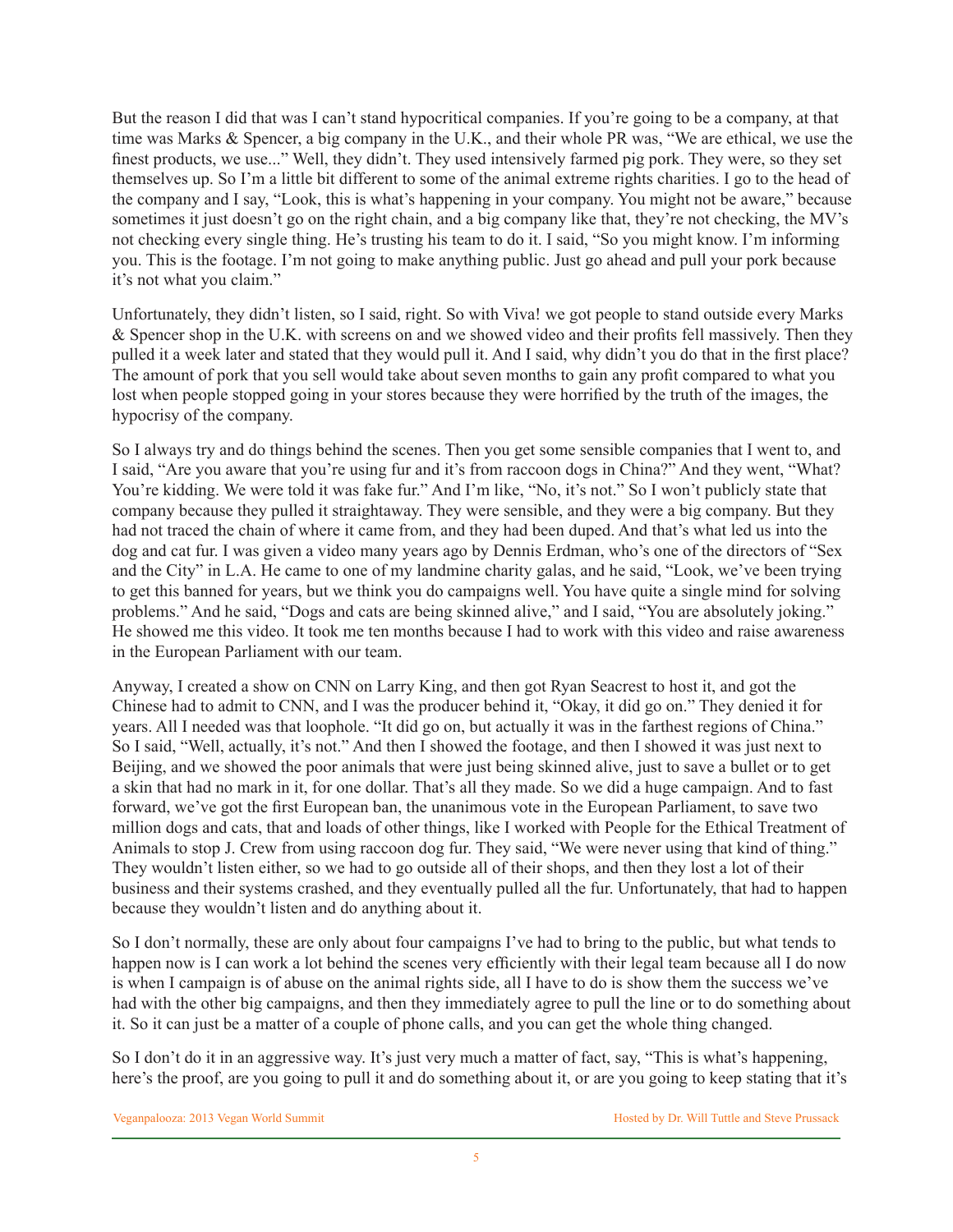not that, and then we have to expose you? Which one?" So 99% of the time now – which has managed to keep me out of the public eye for a long time, which I've quite enjoyed – I don't have to keep going public all the time. Because over my 20 years involved with veganism and animal rights and various charities, the only time and the only reasons I've gone to the media or gone on TV is to raise significant amounts of money for the charities that really need it or to raise awareness. But what comes with that, raising awareness, is a lot of criticism because when you're anyone that's tried to be controversial in people's lives, you're going to get chastened for it. After 20 years of being chastened, it's getting a little bit tiring. So I've managed to create quite a system now of an empire that's making a massive difference behind the scenes and then getting lots of other people that are popular and well-known on the campaign and do it that way so it's not being solely dependent on me.

DR. TUTTLE: That's really very inspiring to hear. I think, I hope our listeners remember this, back in 2008 it was really a huge victory for dogs and cats in China when the European Union passed unanimously that they would not import any dog and cat fur from China anymore. That really set a precedent, too. And it's great to hear about these others, I wasn't aware of the J. Crew campaign and these other ones, but I can see, I know you've got the Compassionate Visionary Award and the Animal Rights Activist of the Year Award 2008, as well as the UNESCO Children in Need Award, and other awards. I think it's great to see that you are getting really some recognition for the work that you've been doing over the years in bringing, like you say, behind the scenes, bringing really liberation or at least a lot less suffering for so many animals.

HEATHER: The reason that I agreed to talk today is Elizabeth Kucinich asked me to do this. I'm a great fan of her and Dennis Kucinich. I said, "I rarely do interviews anymore, but since you're asking," and she said that you're a great guy. I said, "Okay, I'll do it." And I suppose my message is that if you're a vegan or you're an animal rights activist or you're an environmentalist, my message has always been to think laterally, and if you want to solve any issue, always put your head in the opposition's mind. Never sit and think about your opinion. You know what your end goal is and what you want your results to be. But always think of the opposition.

For example, the dog and cat fur campaign we've been trying for years and years, and I said, "Why don't we get the furriers on our side?" And they said, "Are you crazy?" I said, "Think about it. We're never going to get a unanimous vote on some of these politicians. You're not going to expect that they all care about animals, but you can get it on consumer duping, and you can get it because China's so powerful. You need to get the other furriers on your side." And they went, "How the heck can we do that?" I said, "Because you say specific dog and cat fur." We all know that we don't want fox and mink and sable, but it's about achieving what we need to do today, and then we move to fox and mink and sable. If you start slating all fur right now when you want to see the dogs and cats initially, and the public can relate to that because the same stupid person that walks down the road with a dog has a fur coat on, you need to get into their heads because they don't connect that fur is fur. So I said, get them on our side. And that's what we did. We said, "Look, it's not good for you, everyone that buys fur is going to think that it's dogs and cats because they're being duped, so you need to get on our side to get this stopped as well." So sometimes you have to work with the so-called enemy and to make a solution.

The same thing with landmines, when we created the biggest landmine-clearing charity in the world. Until we got Diana involved in '97, we only had her involved for eight months, but what we wanted to do was that footage of that one walk through the minefield was so amazing, and everyone in every country wants to do something to pay tribute. So for the greater good, we all utilized on that, and I basically said, "Look, why we don't we, to the companies that won't stop manufacturing, at least get them to manufacture a mine that is inert after six months? And then after six months, you can safely go back to the area, whereas if it's a mine that doesn't have a chemical leakage internal explosion, it's going to lie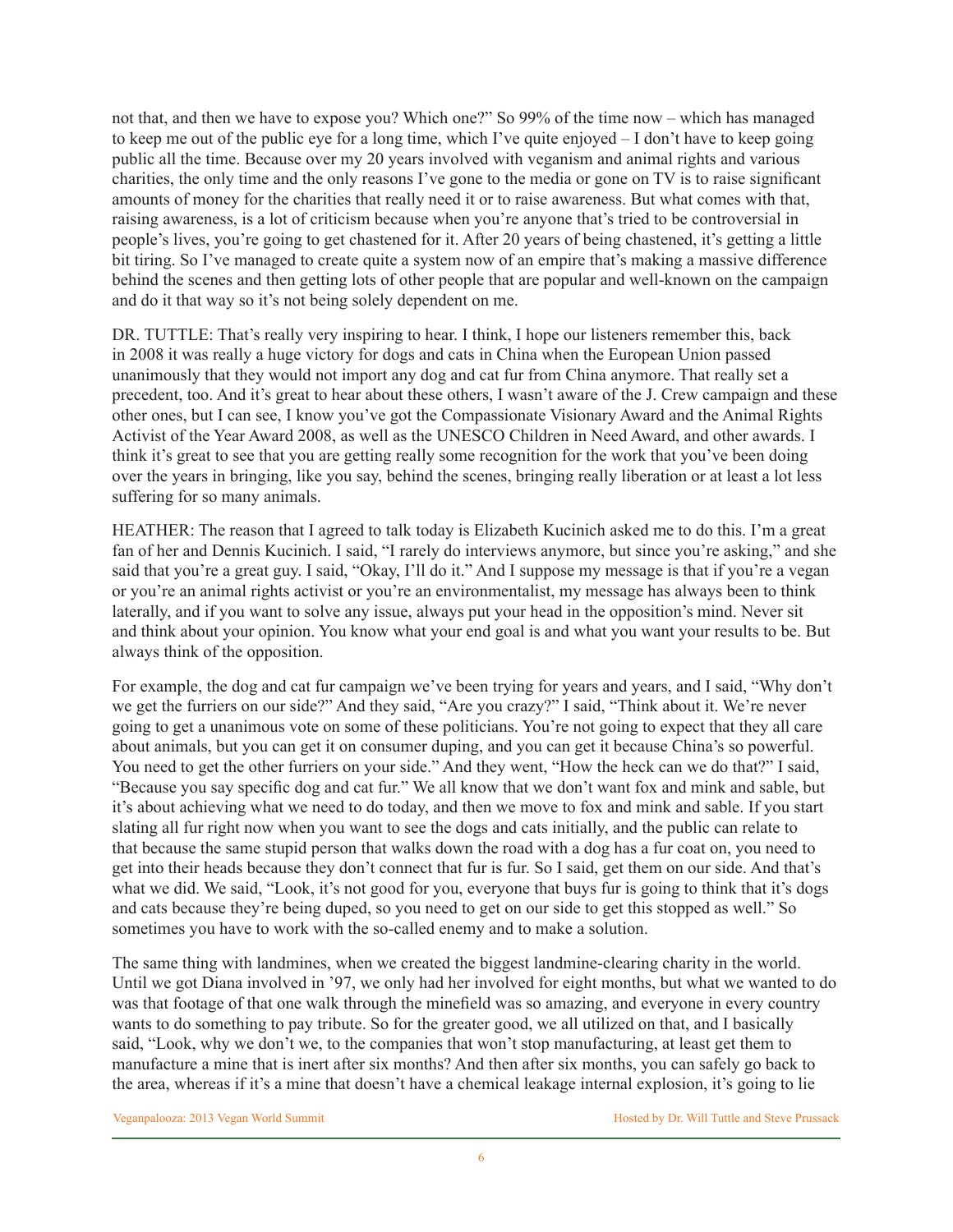there like Vietnam for years and years." Of course, everyone was horrified. How dare you come up with a new design landmine? But I'm about solutions, and that would have saved millions of people's lives, But they said, "No. We're on this side, and they're on that side." I can't encourage anything more important than integration for the greater good and to work with people that you consider the enemy. Think of their minds and what their solutions would be to bring about change. Because unless you do that, everything's temporary, everything's short-term, and nothing gets resolved.

DR. TUTTLE: Thanks for stating your position so well and for the examples you've been giving on this. Can you say a little bit about your more recent activities? I've been hearing a little bit that you've been actually getting athletic.

HEATHER: Now I'm going to sound like a complete nutter. Basically what happened was because I went through such media abuse for a lot of reasons, because I investigated the media, I got involved with the Leveson Inquiry exposing the newspapers, all that kind of stuff, because I'm all about righting the wrong. I'm going to always come up with some criticism and abuse. And I just thought, "You know what, my family are tired of this. I need to give them a break and do things behind the scenes." So my girlfriend said, "Please come skiing. You haven't been for years and years. Just go on ski holiday." She managed to convince to go to Austria, close to where I used to drive refugees over, which is where I am now.

We went skiing, and old memories saved, and it was so quiet I just went straight down the hill. Somebody saw me and put a note in the hotel key box and said, "Are you crazy? You know you were doing over 100 km an hour on slalom skis?" I was like, "Was I? I just went straight. I like to go straight." "It's really dangerous." I said, "But it didn't feel that fast, and my skis weren't shaking." The next day I met this guy who came up to me and he said, "You should be a ski racer," and I said, "Yeah, yeah, very funny. I'm 42." Then. I'm 45 now. "I'm hardly going to start ski racing." I was just a recreational skier occasionally. And they said, "No, you should try out for it." Well, I'd just finished this charity show called Dancing on Ice, which is like Dancing with the Stars but it's all on ice, so I've broken a few bits and pieces. Anyway, they said, "Why don't you try for it?" And I thought, you know what? I could do all my work, and go between Austria and England, it's only an hour forty on the plane, and so I tried out for the team. It took me three years, and I finally got onto the Paralympic team a few months ago and broke my cruciate ligament, smashed my scapula, broke virtually everything, learning and developing a prosthetic and finally, because most of the people we race have got one hand or one arm missing. So it's easier to ski one leg and two outriggers than to drag a prosthesis around. But I can't because I've got metal plates in my pelvis so I can't stand on one leg. Anyway, long story short, I got accepted on the team, and I've won four gold medals and two silver and three bronze, and my fastest time is 127 km an hour now. So I've improved.

So yes, when I decide to do something, I do it properly, I focus on it, and now I feel like all my hard work in my life has brought me to this place in Austria. I feel really at peace and really happy. I run my businesses from here and England, and pop to New York to help with the charities I work with there, and basically made my life how I'd like it to be for my friends and my family and me, and yeah. I feel that I deserve this life I have now. And seeing that the one thing in my entire life that I'm doing just for me, one thing, everything else is all about the animals or health or the environment or the people. Skiing is purely for me. But the benefit has been inspiring other people with disabilities, other people with two legs just sitting on the sofa, feeling sorry for themselves about something, to get off and say, "I've got two legs. Why don't I go and try and ski?" And it's also brought a lot of interest in veganism over here in Austria. So we set up a distribution company here, which is hilarious, because they all keep saying, "Hold on. How can you ski and be this fit at 45?" And then I tell the story, because I'm vegan. "What do you eat?" I eat these products. They're actually fantastic. "Where do we get them?" And suddenly I went from not wanting to do anything in Austria and just ski to setting up a distribution company here.